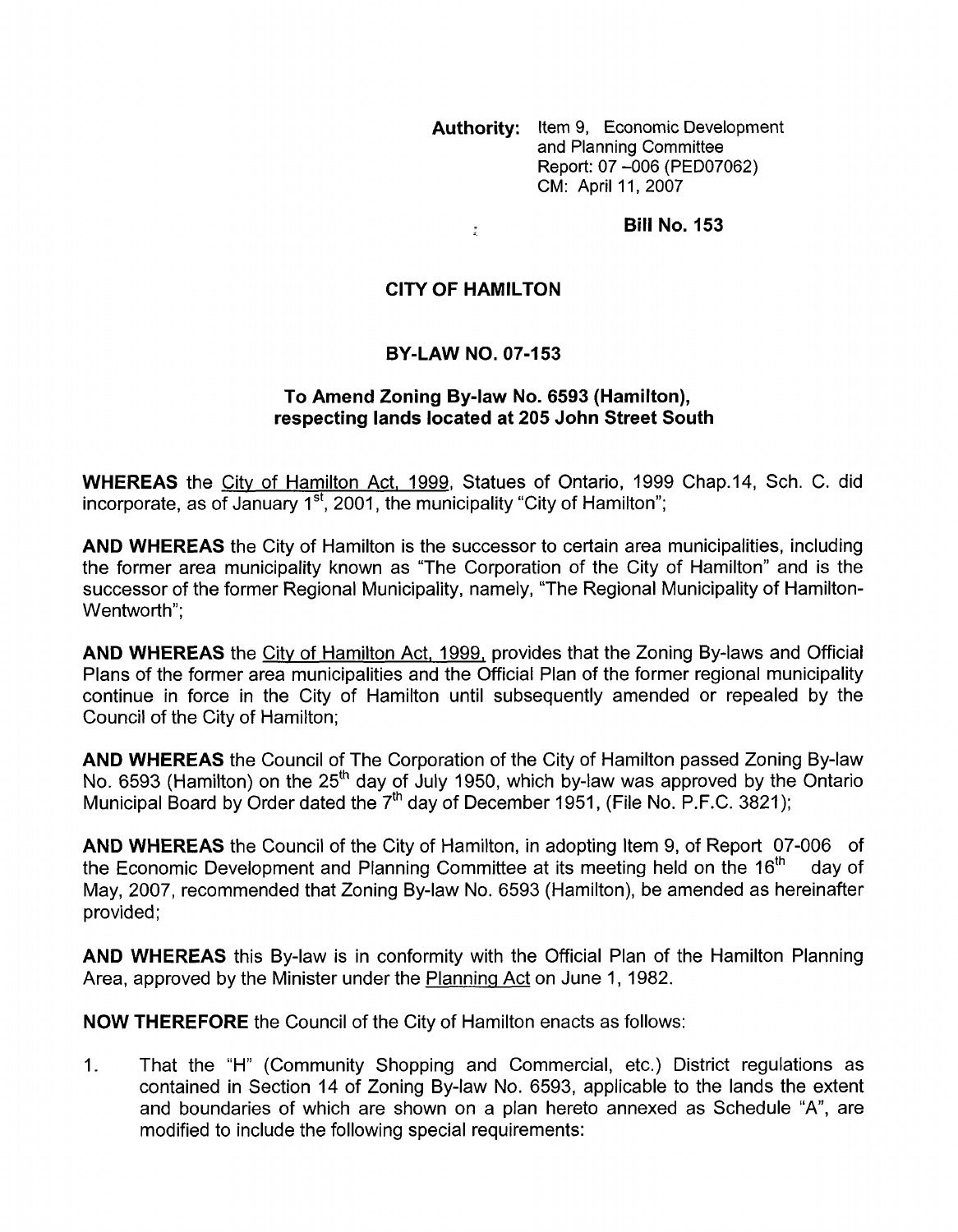# **Bylaw respecting 205 John Street South** (Page 2 of 3)

- (a) That notwithstanding Subsection 14. (1) of Zoning By-law No. 6593, an auto-body repair and paint shop shall be permitted.
- (b) That notwithstanding Subsection 14. (5) of Zoning By-law No. 6593, an autobody repair and paint shop shall have a gross floor area of not more than 135 square meters.
- 2. No building or structure shall be erected, altered or enlarged, nor shall any building or structure or part thereof be used, nor shall any land be used, except in accordance with the "H" District provisions, subject to the special requirements referred to in Section 1 of this By-law.
- 3. By-law No. 6593 (Hamilton) is amended by adding this by-law to Section 19B as Schedule S-1575.
- **4.** Sheet No. E-5 of the District Maps is amended by marking the lands referred in Section 1 of this By-law as S-1575.
- 5. The Clerk is hereby authorized and directed to proceed with the giving of notice of the passing of this By-law, in accordance with the Planning Act.

PASSED and ENACTED this 16<sup>th</sup> day of May, 2007.

Fred Eisenberger

MAYOR CLERK

n C. Christenson

ZAR-06-85